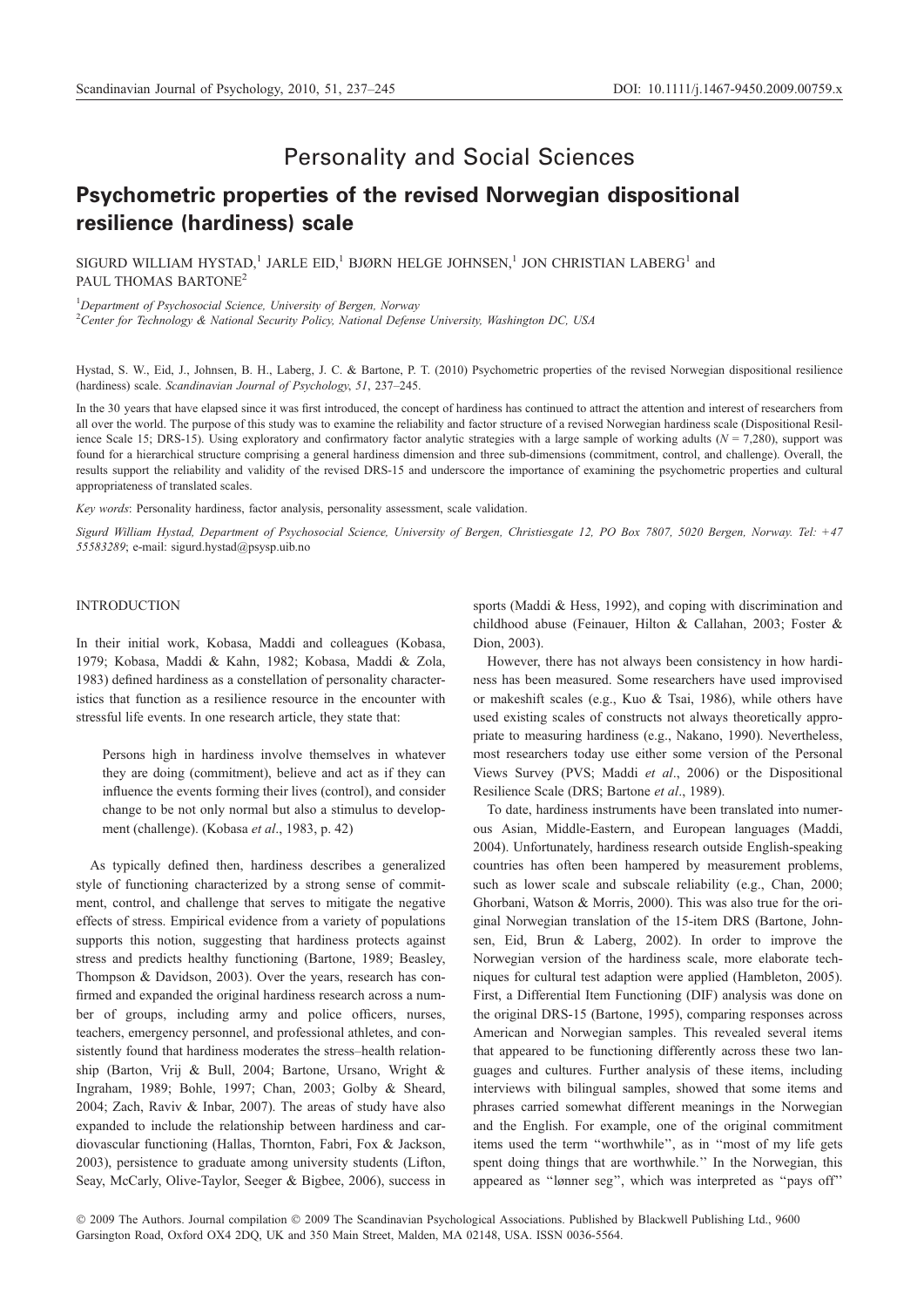with a negative connotation of money and gambling for many respondents. This and similar problem expressions identified through the DIF analysis and interviews were rephrased so as to be comparable in the two languages. For example, the new Norwegian version of the above commitment items is ''Mesteparten av mitt liv blir brukt til å gjøre ting som er meningsfulle." (See Appendix for complete Norwegian version of the DRS-15.) More information on this process is available in Bartone (2008) and Bartone, Eid, Hystad, Johnsen and Laberg (2008).

The purpose of this paper is to examine and report on the psychometric properties of this revised hardiness scale. There is a lack of clarity in the literature about the structural model that underpins scales to measure hardiness. Previous factor analyses have identified both a unidimensional structure and a multidimensional structure with three factors (e.g., Bartone et al., 1989; Breed, Cilliers & Visser, 2006; Kobasa et al., 1982). This lack of consensus is further reflected in the hardiness ratings that are used for research purposes. Some researchers often report and use a total hardiness sum or composite scale, and in so doing implicitly accept a unidimensional structure (Funk, 1992). Others have analyzed the three dimensions individually, using separate subscales scores for the commitment, control and challenge dimensions (Florian, Mikulincer & Taubman, 1995). While the former approach runs the risk of losing important information regarding the contribution of each dimension in the hardiness-stress mechanism across situations, it is also in accordance with the original theoretical formulation of hardiness as a general personality style comprising three interrelated dimensions. Analyzing the dimensions separately, on the other hand, takes into account the fact that the dimensions sometimes relate differently to health outcomes (see, e.g., Florian et al., 1995), while not necessarily shedding much light upon the importance of the hardiness construct as a whole. Complicating matters further is the fact that early studies of the hardiness dimensions often demonstrated weak intercorrelations (Funk, 1992), suggesting the possibility that the three dimensions are separate variables rather than parts of a broader hardiness construct.

The uncertainty regarding the factor structure can be resolved, in principle, with a hierarchical model. In hierarchical models, items or indicators load on several first-order factors, which then load on one or more second-order factors. Thus, hardiness may be organized hierarchically according to the breadth of the behavior domains represented. Starting at the lowest level of the hierarchy, several characteristic styles of behavior combine to form traits or first-order factors. These first-order factors subsequently combine to constitute a broader personality dimension, the second-order factor. In the only study yet to test this proposition, Sinclair and Tetrick (2000) concluded that a hierarchical structure was superior to both a unidimensional and multidimensional model with three factors.

Thus, the primary aim of the study was to provide a test of the hierarchical structure of the revised DRS-15 in a large sample of Norwegian Armed Forces employees. We began our analyses with an exploratory factor analysis in which we tried to identify three first-order factors equivalent to the three dimensions of challenge, control, and commitment. To further explore the proposed hierarchical structure, we performed a second-order exploratory factor analysis of the correlations among the three

first-order factors. Lastly, we conducted confirmatory factor analyses (CFA) to replicate and validate the proposed hierarchical model, while at the same time comparing this with a single-factor model and a model with three uncorrelated (orthogonal) factors.

We chose not to test a correlated (oblique) three-factor model. However, it is important to note that, mathematically, a hierarchical model with three first-order factors is equivalent to a model with three oblique factors. That is, the second-order model introduces no additional constraints, is not more restricted, and thus has the same number of parameters as the correlated three-factor model. Evidence of a good fit for the hierarchical CFA model is therefore also indicative of an oblique three-factor model. Thus, the choice of retaining a hierarchical model must be based on substantiated as well as statistical grounds. Many of the dominant models of normal personality are hierarchical in nature (e.g., Costa & McCrae, 1992; Watson, Clark & Harkness, 1994). Hardiness, too, can be conceived of as hierarchical, in light of its broad-based conceptualization as a ''general orientation toward self and world expressive of commitment, control, and challenge'' (Ouellette, 1993, pp. 93–94). Thus, a hierarchical structure seems to make most theoretical sense and has the advantage of both describing and summarizing the interrelations among items, in that items unite into traits with a higher-order factor accounting for both the shared communality of these traits and correlations among them (Zinbarg & Barlow, 1996).

## METHOD

### Participants

The sample consisted of 7,280 employees (84.2% male) from the Norwegian Armed Forces who had completed hardiness questionnaires as part of an annual personnel survey. As the sample was drawn from a general working population, participants varied greatly in age with 1,513 (20.8%) 29 years old or younger, 2,077 (28.5%) between 30 and 39 years old, 2,083 (28.6%) between 40 and 49 years old, and 1,607 (22.1%) 50 years or older.

#### Measure

The revised Norwegian hardiness scale consists of 15 statements with which respondents are required to indicate agreement on a four-point scale (where  $0 = not$  at all true, and  $3 = completely$  true). An example item is: ''Most of my life gets spent doing things that are meaningful.'' The scale contains six items that are negatively keyed. After reversing these negatively keyed items, a total hardiness score can be obtained by summing responses to all items. In addition, three subscale scores can be created by summing the relevant five items for each of the commitment, challenge, and control subscales.

#### Data analyses

The full sample  $(N = 7,280)$  was split randomly into two equal samples for analysis. These two samples were then analyzed using exploratory and confirmatory methods. The gender ratio was preserved when the split was made (84% men), and chi-square and independent samples  $t$ -tests indicated that the two samples were not significantly different from one another in respect to age and hardiness. The few missing data points (0.04%) were imputed based on maximum likelihood estimates.

First-order principal component analysis using promax rotation, second-order principal component analysis, and coefficient alpha were all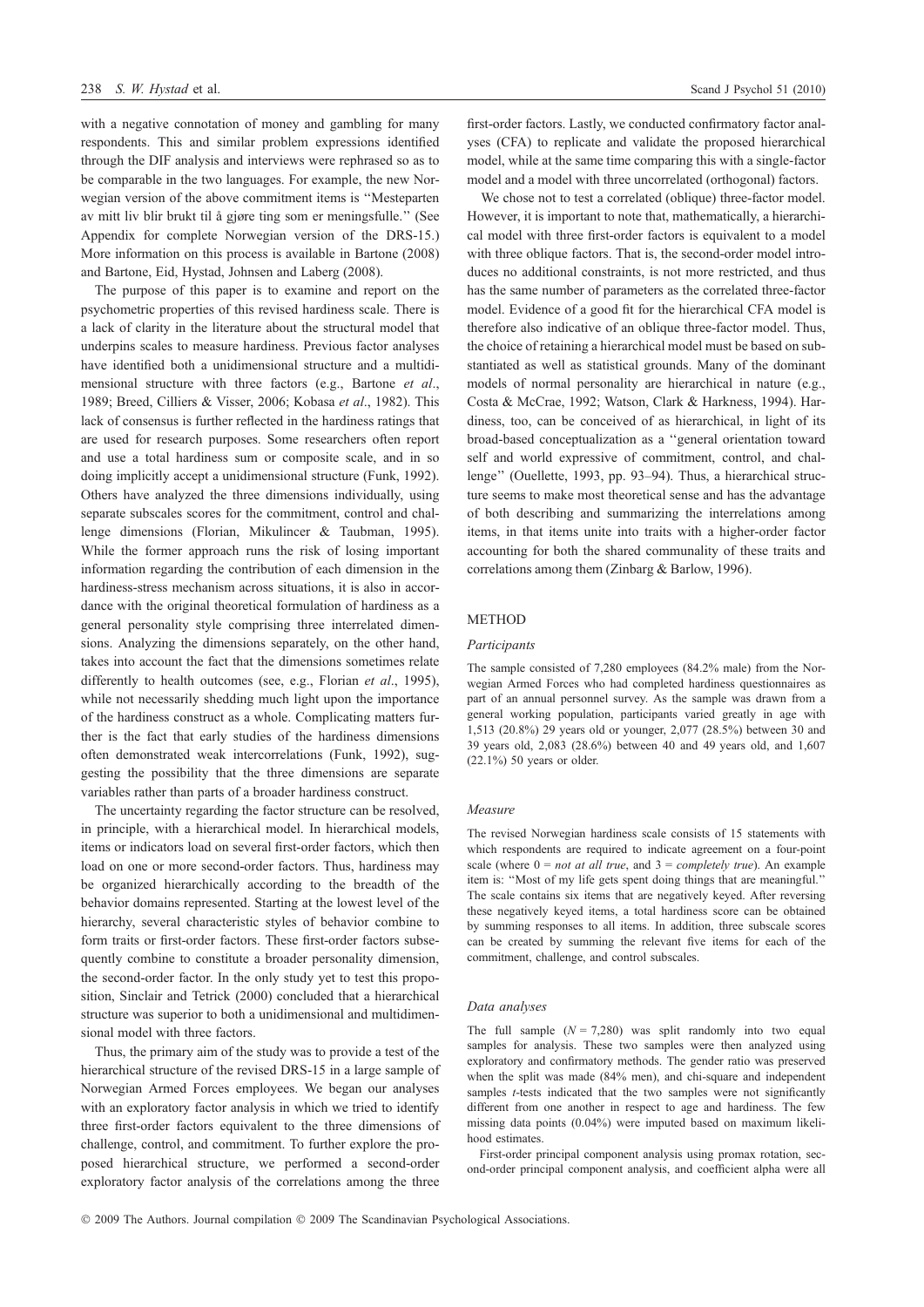conducted using SPSS 15. Multiple criteria were used to determine the number of factors to extract. The two most common decision rules, the scree-plot test and the eigenvalues-greater-than-one rule, have proven problematic, typically overestimating the number of components (Zwick & Velicer, 1986). Thus, we applied two additional decision rules, Velicer's (1976) minimum average partial (MAP) test and Horn's (1965) parallel analysis, both of which have proven superior to other methods (Zwick & Velicer, 1986).

Parallel analysis involves comparing the eigenvalues derived from actual data with the eigenvalues derived from random data. Factors are retained as long as their eigenvalues are greater than the eigenvalues derived by chance from the random data. In our analyses we generated 1,000 random data sets. The MAP test involves examining a series of partial correlation matrices. In the first matrix, the first factor is partialed out of the correlations between the variables of interest, and the average squared partial correlation from the resulting matrix is computed. In the next matrix, the first two factors are partialed out of the original correlation matrix, and the average squared partial correlation is again computed. When these computations have been repeated for as many variables as there are in the data set minus one, the average squared partial correlations are lined up, and the number of factors is determined by the step in the analysis that produced the lowest average squared partial correlation.

The CFA used maximum likelihood estimation with LISREL 8.8 software (Jöreskog & Sörbom, 1996). To provide a more stringent test of the proposed structure of the DRS-15, we further split the sample into a calibration group ( $n = 1,820$ ) and a validation group ( $n = 1,820$ ). The data from the calibration group was used to test the proposed hierarchical and two alternative structures of the DRS-15. The three models were as follows (see Fig. 1):

- (1) Model 1. A single-factor model in which all items load on one hardiness factor.
- (2) Model 2. An orthogonal three-factor model consisting of commitment, control, and challenge.
- (3) Model 3. A hierarchical model consisting of three first-order factors (commitment, control, and challenge) and a second-order hardiness factor.

Given evidence of a plausible and well-fitting hierarchical model, the data from the validation group was then used to cross-validate this model.

### RESULTS

Table 1 presents means, coefficient alphas, and intercorrelations for the scores on hardiness and the three subscales.

#### Exploratory factor analysis

The principal component analysis revealed the presence of four factors with eigenvalues exceeding one, explaining 27.2%, 12.1%, 11.2%, and 7.8% of the variance, respectively. An inspection of the scree-plot revealed a break after the fourth factor, also suggesting extracting four factors. However, both the parallel analysis and MAP test indicated extraction of only three factors. Current practice in parallel analysis is to compare the eigenvalues from the actual data to the eigenvalues that correspond to the desired percentile of the distribution of random eigenvalue data (typically the 95th; Cota, Longman, Holden, Fekken & Xinaris, 1993). Only the eigenvalues of the first three factors from the actual data were clearly larger than the corresponding first three 95th percentile random data eigenvalues (4.07, 1.81, and 1.68, respectively). The fourth eigenvalue from the actual data (1.17) was only slightly larger than the corresponding 95th percentile random data eigenvalue (1.13). Similarly, the smallest average squared partial correlation was 0.03, corresponding to the third factor.

Based on these results, we decided to extract three factors and proceeded to rotate the matrix obliquely. Table 2 presents the firstorder factor pattern matrix for the three-factor solution after promax rotation. The three factors combined explained 50.41% of the total item variance. As can be seen in Table 2, the first factor was marked by items tapping the control dimension of hardiness, the second factor by items tapping the commitment dimension, and the third factor by items tapping the challenge dimension. With three exceptions all items belonging to the same subscale of the DRS-15 loaded together on a common factor. The control item ''I



Fig. 1. Confirmatory factor analytic models tested in this study.

Notes: Model 1, single-factor model; Model 2, orthogonal three-factor model; Model 3, hierarchical model; H, hardiness; CON, control; CHA, challenge; COM, commitment. Item error terms were omitted from the models for space and clarity.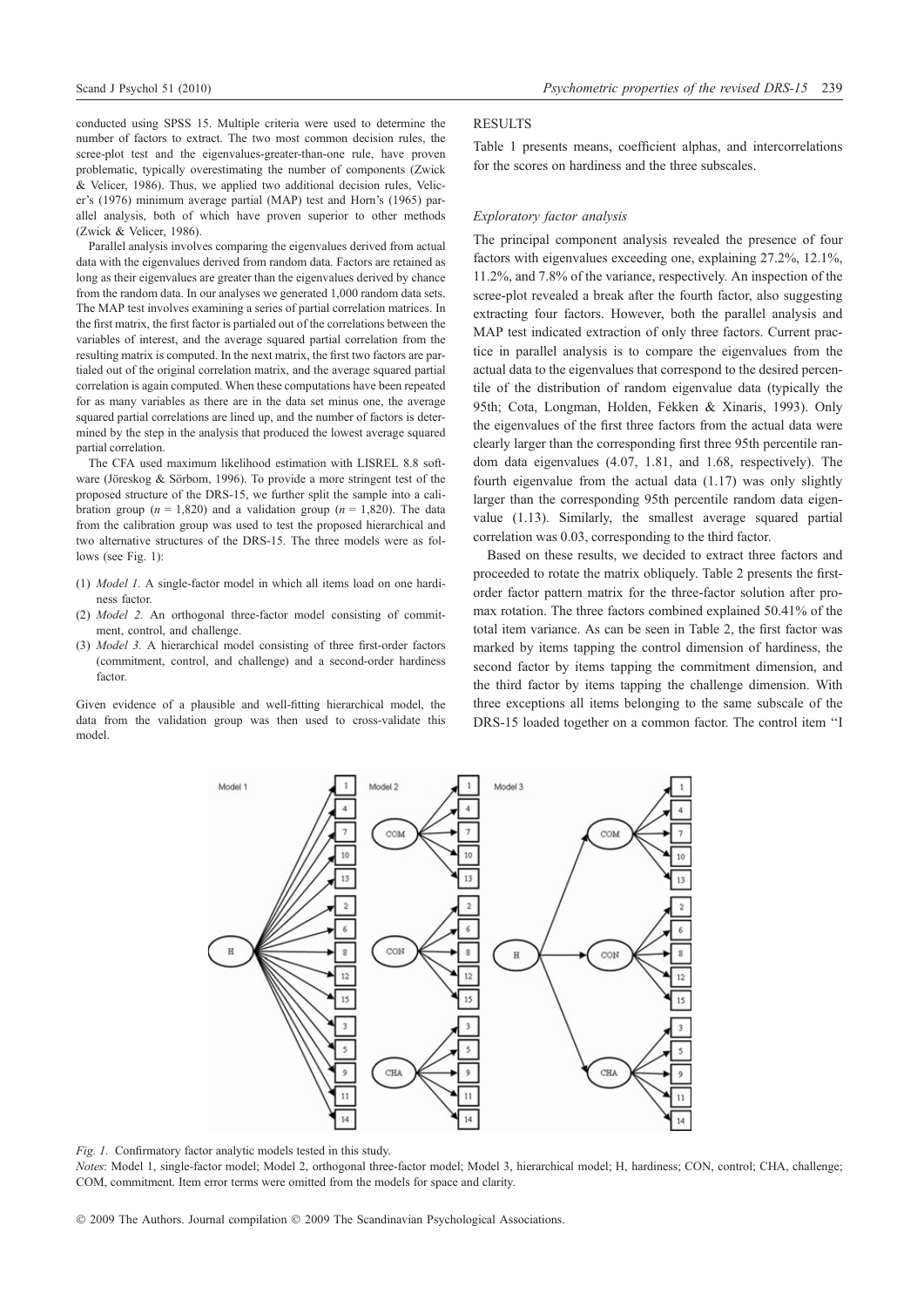|                                   | Table 1. Means (SD), intercorrelations, and coefficient alphas for |  |  |
|-----------------------------------|--------------------------------------------------------------------|--|--|
| scores on hardiness and subscales |                                                                    |  |  |

| Variable      |          | 2        | 3        |       |
|---------------|----------|----------|----------|-------|
| 1. Hardiness  | 0.79     |          |          |       |
| 2. Commitment | $0.75**$ | 0.76     |          |       |
| 3. Challenge  | $0.69**$ | $0.27**$ | 0.62     |       |
| 4. Control    | $0.77**$ | $0.40**$ | $0.29**$ | 0.74  |
| M             | 31.60    | 10.79    | 9.91     | 10.90 |
| <b>SD</b>     | 5.34     | 2.40     | 2.31     | 2.52  |

\*\*  $p < 0.01$ , two-tailed.

Note: Coefficient alphas are presented in boldface along the diagonal.

don't think there's much I can do to influence my own future'' and the challenge item ''I enjoy the challenge when I have to do more than one thing at a time'' both had their largest factor loading on a different factor than the other items belonging to their respective subscales. The challenge item ''Changes in routine are interesting to me'' loaded 0.40 on both the factor tapping the challenge dimension and the factor tapping the control dimension.

Next, the first-order factor correlation matrix was factor analyzed; resulting in one higher-order factor (the eigenvalues equaled 1.50, 0.88, and 0.62). The loadings of the three firstorder factors on the higher-order factor were 0.76, 0.79, and 0.54, respectively. Table 3 presents the factor loadings on the higher-order factor and the three first-order factors after a Schmid–Leiman transformation was applied. The Schmid–Leiman transformation divides the variance of each item into that part that can be accounted for by higher-order factors and that part that can be accounted for by second-order factors, thus allowing an examination of the relative and independent impact of both first-order and second-order factors on the primary variables.

The results depicted in Table 3 seem to support the validity of a more general, higher-order factor. The general factor accounted for 52.6% of the variance explained, and all 15 DRS items had loadings of 0.30 or greater on it. According to Gorsuch (1983, p. 253), a general factor is of ''definite interest'' if it contributes between 40% and 50% of the extracted variance. Regarding the factor loadings in Table 3, one further point is worth noticing. The two items found in the first-order factor analysis not to load on their anticipated first-order factor seemed to be more related to the general factor than any of the firstorder factors. Both items loaded relatively high on the general factor (0.47 and 0.57 for the control and challenge item, respectively), and only 0.24 on their respective first-order factors.

## Confirmatory factor analysis

To assess model fit, we examined the comparative fit index (CFI), the goodness of fit index (GFI), the incremental fit index (IFI), and the standardized root mean square residual (SRMR). Generally, a CFI, GFI, and IFI  $\geq 0.90$  and SRMR  $\leq 0.08$  indicate good model fit (Hu & Bentler, 1999; Kline, 1998). We placed less importance on the traditional  $\chi^2$  statistic when judging model fit. The  $\chi^2$  statistic is conservative and sensitive to sample size, and it tends to yield substantial values when the sample size is large (Bentler & Bonnet, 1980). Thus, findings of well-fitting models based on the  $\gamma^2$  statistic (i.e. a non-significant  $\chi^2$  value) are often unrealistic when working with large samples.

When fitting the models, the modification indices provided by LISREL suggested that one should allow an error covariance between the two commitment items ''I feel that my life is somewhat empty of meaning" and "life in general is boring for me." Error correlation between item pairs can be justified because it often indicates perceived redundancy in item content or repre-

|  |  |  | Table 2. First-order pattern matrix for the dispositional resilience scale after promax rotation |
|--|--|--|--------------------------------------------------------------------------------------------------|
|  |  |  |                                                                                                  |

|                                                                          | Factor  |                |         |  |
|--------------------------------------------------------------------------|---------|----------------|---------|--|
| Item                                                                     |         | $\overline{2}$ | 3       |  |
| 2. By working hard you can nearly always achieve your goals              | 0.64    | 0.08           | $-0.03$ |  |
| 6. How things go in my life depends on my own actions                    | 0.79    | $-0.02$        | $-0.07$ |  |
| 8. I don't think there's much I can do to influence my own future        | 0.23    | 0.18           | 0.28    |  |
| 12. It is up to me to decide how the rest of my life will be             | 0.81    | $-0.07$        | $-0.01$ |  |
| 15. My choices make a real difference in how things turn out in the end  | 0.80    | $-0.03$        | $-0.01$ |  |
| 1. Most of my life gets spent doing things that are meaningful           | 0.19    | 0.64           | $-0.17$ |  |
| 4. I feel that my life is somewhat empty of meaning                      | $-0.21$ | 0.78           | 0.09    |  |
| 7. I really look forward to my work activities                           | 0.21    | 0.62           | $-0.08$ |  |
| 10. Most days, life is really interesting and exciting for me            | 0.15    | 0.74           | $-0.05$ |  |
| 13. Life in general is boring for me                                     | $-0.20$ | 0.79           | 0.12    |  |
| 3. I don't like to make changes in my regular activities                 | $-0.01$ | $-0.05$        | 0.75    |  |
| 5. Changes in routine are interesting to me                              | 0.40    | $-0.13$        | 0.40    |  |
| 11. It bothers me when my daily routine gets interrupted                 | $-0.13$ | 0.11           | 0.63    |  |
| 9. I enjoy the challenge when I have to do more than one thing at a time | 0.37    | 0.19           | 0.29    |  |
| 14. I like having a daily schedule that doesn't change very much         | 0.00    | $-0.05$        | 0.79    |  |
| Eigenvalue after rotation                                                | 3.34    | 3.19           | 2.16    |  |
| Factor correlations                                                      |         |                |         |  |
| Factor 1                                                                 |         |                |         |  |
| Factor 2                                                                 | 0.37    |                |         |  |
| Factor 3                                                                 | 0.15    | 0.19           |         |  |

Note: Boldface indicates the highest factor loading of each item.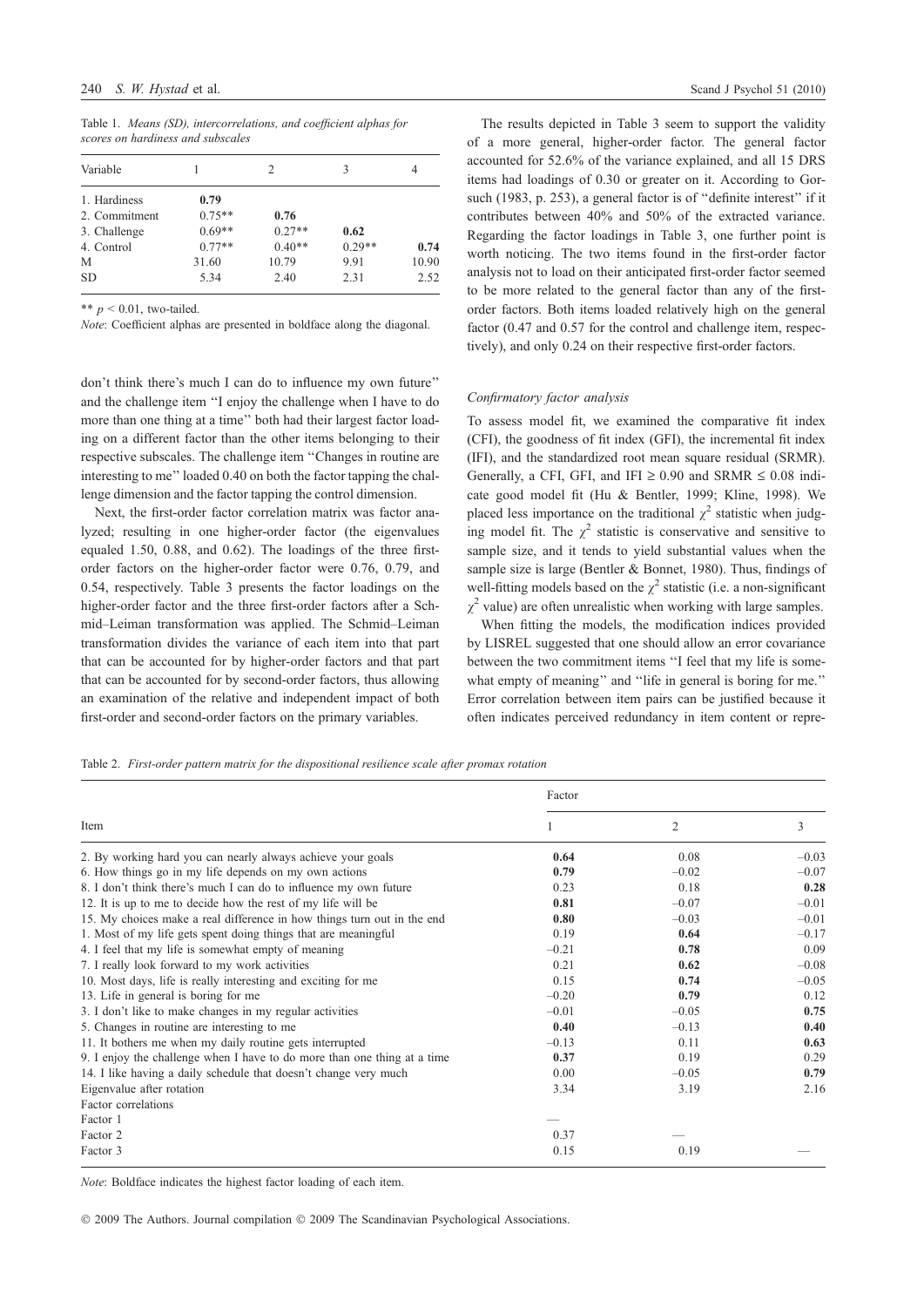#### Table 3. First-order and second-order factor loadings after Schmid–Leiman solution

|                                                                          | Second-order factor | First-order factor |         |         |
|--------------------------------------------------------------------------|---------------------|--------------------|---------|---------|
| Item                                                                     | General             |                    | 2       | 3       |
| 2. By working hard you can nearly always achieve your goals              | 0.54                | 0.42               | 0.05    | $-0.03$ |
| 6. How things go in my life depends on my own actions                    | 0.54                | 0.51               | $-0.01$ | $-0.06$ |
| 8. I don't think there's much I can do to influence my own future        | 0.47                | 0.15               | 0.11    | 0.24    |
| 12. It is up to me to decide how the rest of my life will be             | 0.56                | 0.53               | $-0.04$ | $-0.01$ |
| 15. My choices make a real difference in how things turn out in the end  | 0.58                | 0.52               | $-0.02$ | $-0.01$ |
| 1. Most of my life gets spent doing things that are meaningful           | 0.56                | 0.12               | 0.39    | $-0.14$ |
| 4. I feel that my life is somewhat empty of meaning                      | 0.50                | $-0.14$            | 0.48    | 0.07    |
| 7. I really look forward to my work activities                           | 0.60                | 0.13               | 0.38    | $-0.07$ |
| 10. Most days, life is really interesting and exciting for me            | 0.67                | 0.10               | 0.46    | $-0.04$ |
| 13. Life in general is boring for me                                     | 0.53                | $-0.13$            | 0.49    | 0.10    |
| 3. I don't like to make changes in my regular activities                 | 0.36                | $-0.01$            | $-0.03$ | 0.63    |
| 5. Changes in routine are interesting to me                              | 0.42                | 0.26               | $-0.08$ | 0.34    |
| 11. It bothers me when my daily routine gets interrupted                 | 0.33                | $-0.08$            | 0.07    | 0.53    |
| 9. I enjoy the challenge when I have to do more than one thing at a time | 0.57                | 0.23               | 0.11    | 0.24    |
| 14. I like having a daily schedule that doesn't change very much         | 0.39                | 0.00               | $-0.03$ | 0.66    |
| % Variance explained                                                     | 52.6                | 15.8               | 13.4    | 18.2    |

Note: Boldface indicates the highest first-order loading of each item.

sents non-random error due to method effects (Byrne, Baron & Campbell, 1993). On these grounds, we considered it theoretically justified to include an error correlation between said items because both are negatively keyed and similar in content (the two items appear to elicit responses reflecting the same mental set).

The CFA confirmed that the hierarchical model containing three first-order factors and a second-order factor provided a better fit to the data than did either the one-factor model or the orthogonal three-factor model. As indicated in Table 4, only the hierarchical model provided an acceptable fit to the data, as indicated by the goodness of fit indices (CFI =  $0.92$ , GFI =  $0.93$ , IFI =  $0.92$ , and  $SRMR = 0.068$ ). However, two of the problem items from the EFA reappeared in this analysis. As the EFA had indicated, both the control item ''I don't think there's much I can do to influence my own future'' and the challenge item ''I enjoy the challenge when I have to do more than one thing at a time'' tended to exhibit substantial cross-loadings on the other factors. For instance, the modification indices reported by LISREL informed of substantial increases in fit if the items were allowed to cross-load on the other factors. The final hierarchical model is presented in Fig. 2 with its standardized parameter estimates.

Having identified the hierarchical model as the best fitting model, we then proceeded to determine whether the higher-order, general hardiness factor could be regarded as a coherent factor. Specifically, we subjected the model solution to a Schmid–Leiman transformation and estimated the total test variance accounted for by the general factor. The ratio of this variance to the variance explained by all indicators provides an estimate of the general factor saturation (GFS; Zinbarg, Barlow & Brown, 1997). Zinbarg et al. (1997) have suggested that values above 0.50 are consistent with a coherent factor. The GFS in the present study was 0.67, suggesting that the second-order hardiness factor truly is a general factor.

To address the issue of cross-validation of the findings from the calibration sample, the hierarchical model was tested for invariance across the validation group. To achieve this, a multi-group CFA model, in which the first-order and second-order factor loadings were constrained to equality for the calibration and validation groups, was compared with a baseline model in which all parameters were allowed to vary between groups. Traditionally, a nonsignificant difference in  $\chi^2$  ( $\Delta \chi^2$ ) between models is considered evidence of the tenability of the imposed constraints. However, like  $\gamma^2$  tests of overall model fit, the  $\Delta \gamma^2$  test has been shown to be sensitive to sample size (Kelloway, 1995). Thus, in large samples, the  $\Delta \chi^2$  tends to yield significant values even for trivial differences between groups. In the present data, the  $\Delta\chi^2$  value was 29.48 with 18 degrees of freedom, which is significant ( $p = 0.04$ ). For the reason outlined above, Cheung and Rensvold (2002) have

Table 4. Confirmatory factor analysis of DRS-15

| Models <sup>a</sup>          | đÍ |              | CFI  | GFI  | IFI  | <b>SRMR</b> |
|------------------------------|----|--------------|------|------|------|-------------|
| 1. One-factor                | 89 | 2848.08***   | 0.80 | 0.83 | 0.80 | 0.091       |
| 2. Orthogonal three-factor   | 89 | $1543.53***$ | 0.88 | 0.90 | 0.88 | 0.90        |
| 3. Hierarchical <sup>b</sup> | 86 | 1038.99***   | 0.92 | 0.93 | 0.92 | 0.068       |

CFI, comparative fit index; GFI, goodness of fit index; IFI, incremental fit index; SRMR, standardized root mean square residual.

All models contained a correlation between the error terms of two items.

<sup>b</sup> The hierarchical model contained three first-order factors that each load on a single second-order factor.

\*\*\*  $p < 0.001$ .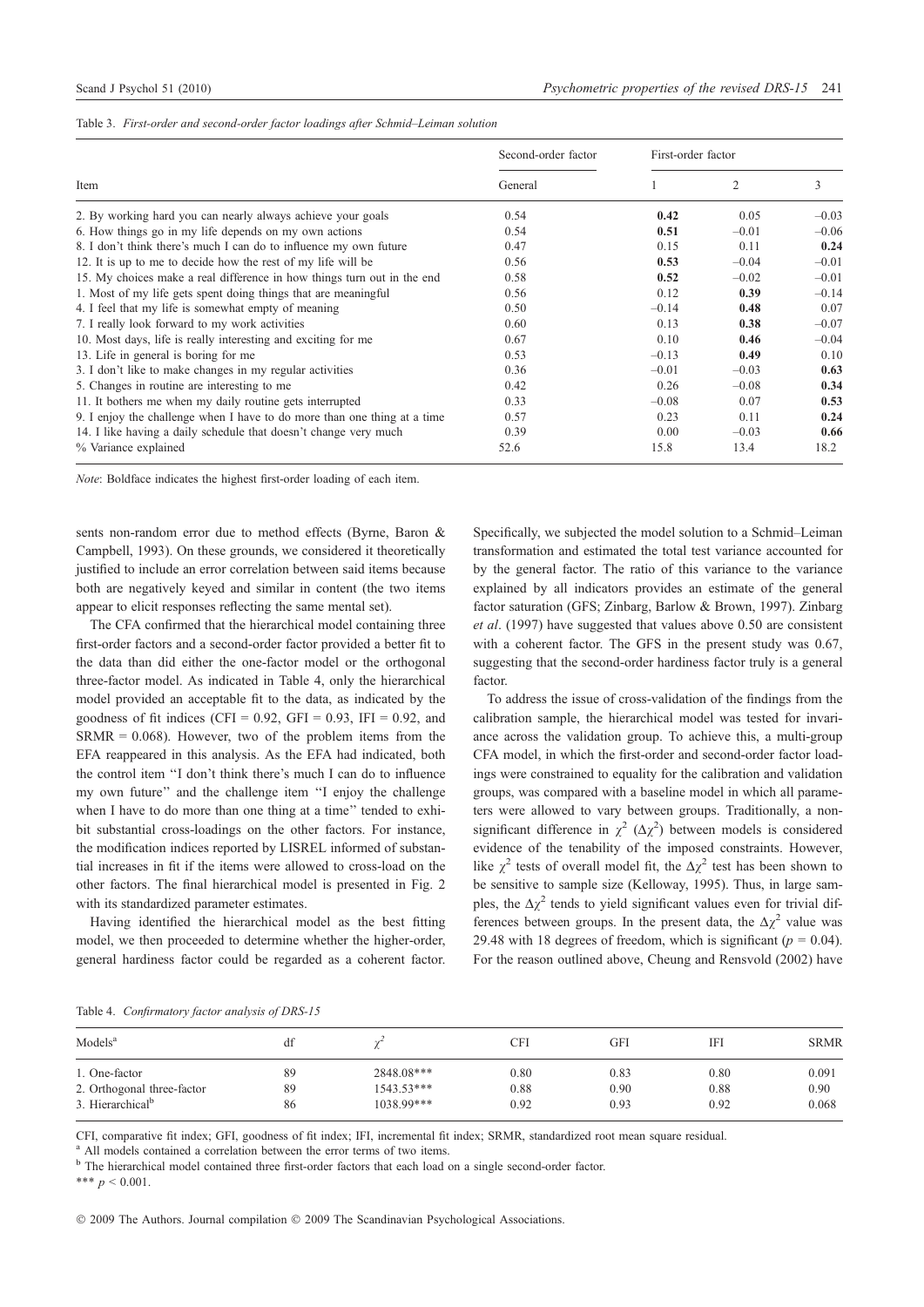

Fig. 2. Hierarchical model of DRS-15, with  $\gamma^2 = 1038.99$  (df = 86, p < 0.001), CFI = 0.92, GFI = 0.93, IFI = 0.92, and SRMR = 0.068. Notes: All factor loadings are standardized and statistically significant at  $p < 0.001$ . H, hardiness; CON, control; CHA, challenge; COM, commitment; CFI, comparative fit index; GFI, goodness of fit index; IFI, incremental fit index; SRMR, standardized root mean square residual.

recommended using the difference in goodness of fit indices instead. Specifically, they demonstrated that both the difference in CFI ( $\triangle$ CFI) and MacDonald's (1989) noncentrality index  $(ANCI)$  were robust statistics relatively unaffected by sample size. Based on these recommendations, the hierarchical model was considered to cross-validate satisfactorily across the validation sample. The  $\triangle$ CFI of 0.0006 and  $\triangle$ NCI of 0.001 in the present data were well below the recommended cutoff values of 0.01 and 0.02, respectively.

## DISCUSSION

The present study reports the first results from a psychometric evaluation of a new and revised Norwegian hardiness measure. The hardiness construct is important and still pertinent in the stress-health field. When researchers use hardiness scales crossculturally, they often neglect the issue of whether hardiness measures may need to be altered to fit the group being studied. That is, hardiness measures are often simply translated without further construct validation or considerations about the appropriateness of the scale to the particular culture. This frequently results in unsatisfactory measures and failure to support the proposed hypotheses. Such practices may in fact produce a prevailing opinion that there is no relationship between hardiness and relevant outcomes in situations where one actually exists. If we want to further elucidate the construct of hardiness, we need instruments that reliably and validly measure the construct in different cultures.

We propose that the revised DRS-15 is a reliable and valid scale of importance to researchers interested in conducting hardiness research in a Norwegian setting. The results from our study demonstrate that the scale has satisfactory internal consistency, as evident in Cronbach's alphas within the range typically reported for the 15-item scale and subscales (usually in the 0.60–0.70 range; e.g., Bartone, Roland, Picano & Williams, 2008; Britt, Adler & Bartone, 2001). Using both exploratory and confirmatory approaches, we demonstrated that the DRS-15 could best be represented as a hierarchical structure comprising a general hardiness dimension and the three sub-dimensions of commitment, control, and challenge.

In addition, this study also provides evidence of the crossvalidity of the proposed model.

As previously noted, a hierarchical model is statistically equivalent to an oblique three-factor model. The exact same fit obtained for the hierarchical model in this study would be obtained for an oblique model as well, and thus there are no statistical reasons for preferring one model over the other. A hierarchical model will, however, be more parsimonious if more factors are added (i.e. fewer parameters to estimate). According to Ouellette (1993), the three hardiness dimensions were not intended to fully describe the construct. Thus, the construct of hardiness is thought to comprise additional aspects, and it is plausible that further dimensions or factors can be added in the future. For example, Bartone and colleagues (2008) have suggested that the hardy person is also characterized by future-orientation, a readiness to use humor, and a willingness to forgive or let go.

Of course, the mere demonstration of the presence of a second-order factor does not sufficiently prove the existence of a general hardiness factor, nor does it sufficiently justify deriving a sum score from the items to represent it. What is needed is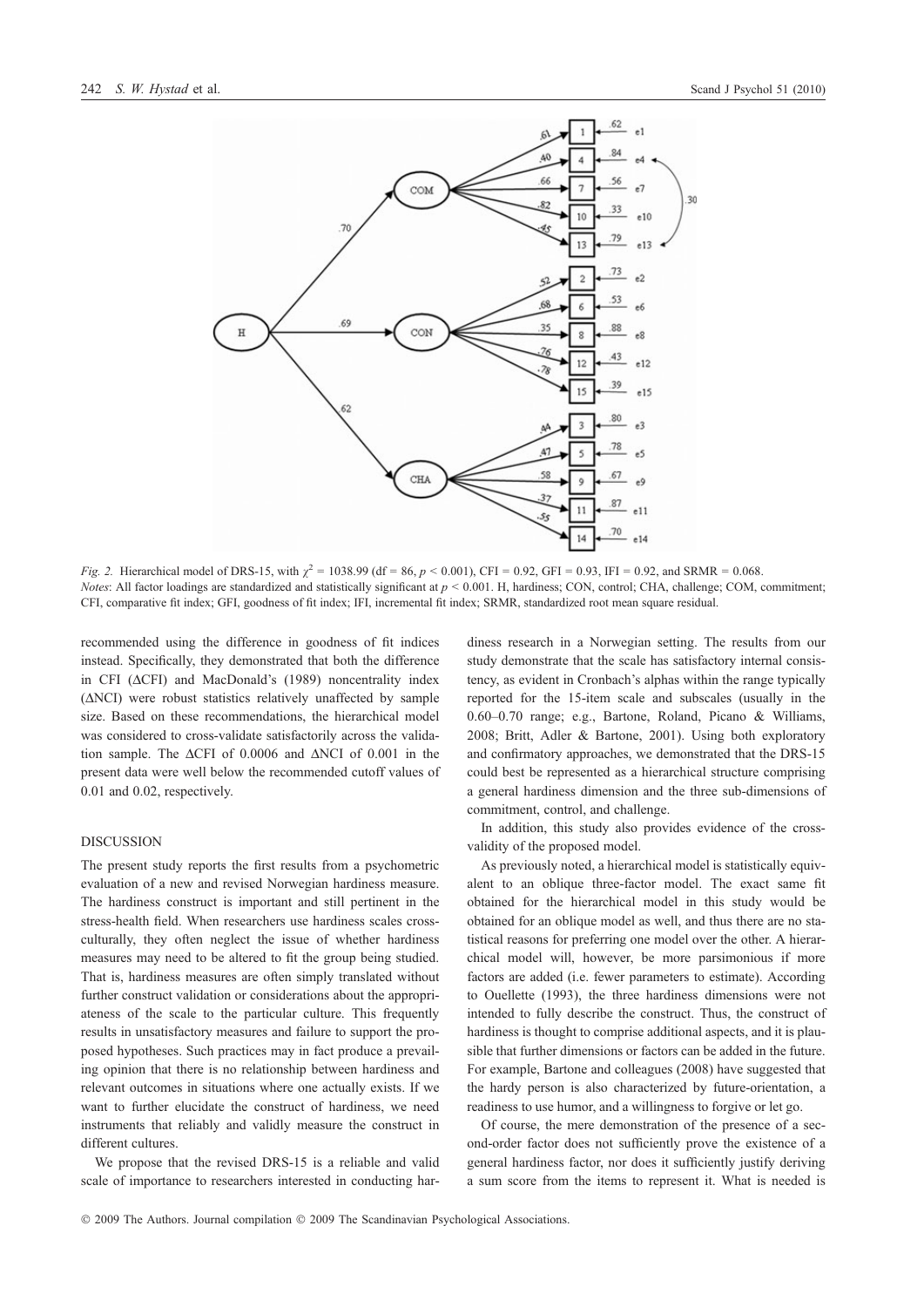proof that the general factor actually accounts for a substantial amount of the variance explained, which in the current study was estimated by the general factor saturation. This estimate indicated that the general hardiness factor explained over two thirds of the variance accounted for by the model, suggesting that the factor essentially is a coherent construct. In practice, this implies that using a total score of the item set as an indicator of hardiness can be justified.

However, evidence supporting the existence of a higher-order hardiness factor should not be interpreted as a rejection of the other, lower level factors. It may be that one level has a more important part in some phenomena whereas a second level is more important for other phenomena. For example, when investigating the effects of hardiness under highly stressful circumstances such as military training exercises, the challenge dimension may provide more information than the general hardiness factor (see, e.g., Eid, Johnsen, Saus & Risberg, 2004; Eid & Morgan, 2006). There may also be instances when it would make more sense to examine and focus on the individual dimensions rather than the global construct. One case in point is the current interest in developing training programs with a view to increasing hardiness. Researchers in such diverse areas as sports, palliative care, and officer training have expressed a need for intervention programs to increase hardiness levels and ensure effective functioning in individuals (Ablett & Jones, 2007; Golby & Sheard, 2004; Zach et al., 2007). Conceptualizing hardiness as broad personality style comprising three more specific factors makes it easier to tailor development programs aimed at increasing hardiness. The more specific sub-dimensions may provide a better starting point for developing the resilient style of hardiness than a more general and global dimension.

With that said, some caution is also advisable when using scores from the subscales. Both the exploratory and confirmatory analyses showed that one challenge and one control item did not load consistently on their respective factors. Results from our analyses suggest that these two items reflected the general hardiness factor to a degree that they perhaps should not be considered as ''good'' indicators of their respective dimensions or first-order factors in this sample. Thus, when using subscales researchers may want to consider including only those items that actually measure the intended dimension.

A final caveat is warranted in interpreting the findings from this study. One could argue that the sample of Norwegian Armed Forces employees in our study is not representative of the general population. It is not implausible that soldiers and people working in the armed forces differ on a number of characteristics pertinent to the hardiness construct. However, it should be stressed that this sample was drawn from all employees working in the Norwegian Armed Forces, and not exclusively active duty soldiers. Thus, the sample includes civilian employees as well (e.g., engineers and technicians), and one could therefore argue that it resembles a general working population as much as a population of soldiers. Unfortunately we did not have information that could be used to separate civilian and military employees, and thus could not examine any differences between these, or any other, groups.

The authors would like to thank Chief Physician John Ivar Brevik and the Joint Medical Services Norway for including hardiness in their annual

personnel survey and providing us with data. The authors would also like to thank two anonymous reviewers for their comments on an earlier draft of this manuscript.

#### REFERENCES

- Ablett, J. R. & Jones, R. S. P. (2007). Resilience and well-being in palliative care staff: A qualitative study of hospice nurses' experience of work. Psycho-Oncology, 16, 733–740.
- Barton, J., Vrij, A. & Bull, R. (2004). Shift patterns and hardiness: Police use of lethal force during simulated incidents. Journal of Police and Criminal Psychology, 19, 82–89.
- Bartone, P. T. (1989). Predictors of stress-related illness in city bus drivers. Journal of Occupational and Environmental Medicine, 31, 657–663.
- Bartone, P. T. (1995). A short hardiness scale. Paper presented at the Annual Convention of the American Psychological Society, New York, July.
- Bartone, P. T. (2008). International adaption of a brief human resiliency (hardiness) scale. Manuscript in preparation.
- Bartone, P. T., Eid, J., Hystad, S., Johnsen, B. H. & Laberg, J. C. (2008). Norwegian adaptation of the DRS – Dispositional Resilience Scale for measuring hardiness under stress. Poster presented at the American Psychological Association annual convention, Boston, MA, August.
- Bartone, P. T., Johnsen, B. H., Eid, J., Brun, W. & Laberg, J. C. (2002). Factors influencing small-unit cohesion in Norwegian Navy officer cadets. Military Psychology, 14, 1–22.
- Bartone, P. T., Roland, R. R., Picano, J. J. & Williams, T. J. (2008). Psychological hardiness predicts success in US Army Special Forces candidates. International Journal of Selection and Assessment, 16, 78– 81.
- Bartone, P. T., Ursano, R. J., Wright, K. M. & Ingraham, L. H. (1989). The impact of a military air disaster on the health of assistance workers – A prospective study. Journal of Nervous and Mental Disease, 177, 317–328.
- Beasley, M., Thompson, T. & Davidson, J. (2003). Resilience in response to life stress: The effects of coping style and cognitive hardiness. Personality and Individual Differences, 34, 77–95.
- Bentler, P. M. & Bonnnet, D. G. (1980). Significance tests and goodness of fit in the analysis of covariance structures. Psychological Bulletin, 88, 588–606.
- Bohle, P. (1997). Does ''hardiness'' predict adaptation to shiftwork? Work and Stress, 11, 369–376.
- Breed, M., Cilliers, F. & Visser, D. (2006). The factor structure of six salutogenic constructs. SA Journal of Industrial Psychology, 32, 74– 87.
- Britt, T. W., Adler, A. B. & Bartone, P. T. (2001). Deriving benefits from stressful events: The role of engagement in meaningful work and hardiness. Journal of Occupational Health Psychology, 6, 53–63.
- Byrne, B. M., Baron, P. & Campbell, T. L. (1993). Measuring adolescent depression: Factorial validity and invariance of the Beck Depression Inventory across gender. Journal of Research on Adolescence, 3, 127–143.
- Chan, D. W. (2000). Dimensionality of hardiness and its role in the stress-distress relationship among Chinese adolescents in Hong Kong. Journal of Youth and Adolescence, 29, 147–161.
- Chan, D. W. (2003). Hardiness and its role in the stress-burnout relationship among prospective Chinese teachers in Hong Kong. Teaching and Teacher Education, 19, 381–395.
- Cheung, G. W. & Rensvold, R. B. (2002). Evaluating goodness-of-fit indexes for testing measurement invariance. Structural Equation Modeling, 9, 233–255.
- Costa, P. T. & McCrae, R. R. (1992). Four ways five factor are basic. Personality and Individual Differences, 13, 653–665.
- Cota, A. A., Longman, R. S., Holden, R. R., Fekken, G. C. & Xinaris, S. (1993). Interpolating 95th percentile eigenvalues from random data: An empirical example. Educational and Psychological Measurement, 53, 585-596.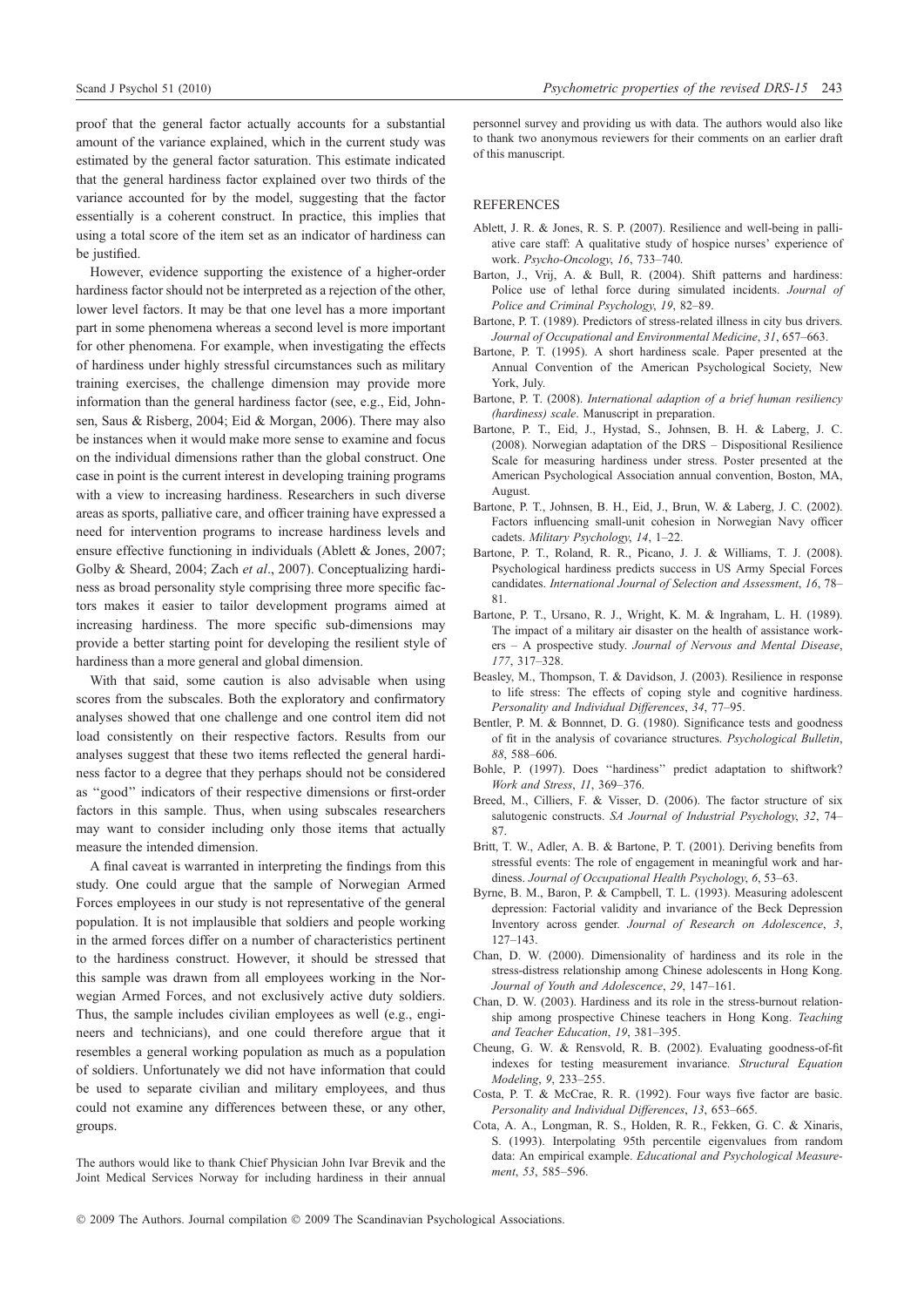- Eid, J., Johnsen, B. H., Saus, E. R. & Risberg, J. (2004). Stress and coping in a week-long disabled submarine exercise. Aviation, Space, and Environmental Medicine, 75, 616–621.
- Eid, J. & Morgan, C. A. (2006). Dissociation, hardiness, and performance in military cadets participating in survival training. Military Medicine, 171, 436–442.
- Feinauer, L. L., Hilton, H. G. & Callahan, E. H. (2003). Hardiness as a moderator of shame associated with childhood sexual abuse. American Journal of Family Therapy, 31, 65–78.
- Florian, V., Mikulincer, M. & Taubman, O. (1995). Does hardiness contribute to mental health during a stressful real-life situation: The roles of appraisal and coping. Journal of Personality and Social Psychology, 68, 687–695.
- Foster, M. D. & Dion, K. L. (2003). Dispositional hardiness and women's well-being relating to gender discrimination: The role of minimization. Psychology of Women Quarterly, 27, 197–208.
- Funk, S. C. (1992). Hardiness A review of theory and research. Health Psychology, 11, 335–345.
- Ghorbani, N., Watson, P. J. & Morris, R. J. (2000). Personality, stress and mental health: Evidence of relationships in a sample of Iranian managers. Personality and Individual Differences, 28, 647–657.
- Golby, J. & Sheard, M. (2004). Mental toughness and hardiness at different levels of rugby league. Personality and Individual Differences, 37, 933–942.
- Gorsuch, R. L. (1983). Factor analysis (2nd edn). Hillsdale, NJ: Lawrence Erlbaum Associates.
- Hallas, C. N., Thornton, E. W., Fabri, B. M., Fox, M. A. & Jackson, M. (2003). Predicting blood pressure reactivity and heart rate variability from mood state following coronary artery bypass surgery. International Journal of Psychophysiology, 47, 43–55.
- Hambleton, R. K. (2005). Issues, designs, and technical guidelines for adapting tests into multiple languages and cultures. In R. K. Hambleton, P. F. Merenda & C. D. Spielberger (Eds.), Adapting Educational and Psychological Tests for Cross-Cultural Assessment (pp. 3–38). Mahwah, NJ: Lawrence Erlbaum Associates.
- Horn, J. L. (1965). A rationale and test for the number of factors in factor analysis. Psychometrika, 30, 179–185.
- Hu, L. & Bentler, P. M. (1999). Cutoff criteria for fit indices in covariance structure analysis: Conventional criteria versus new alternatives. Structural Equation Modeling, 6, 1–55.
- Jöreskog, K. G. & Sörbom, D. (1996). LISREL 8: Users' reference guide. Chicago: Scientific Software International.
- Kelloway, E. K. (1995). Structural equation modeling in perspective. Journal of Organizational Behavior, 16, 214–224.
- Kline, R. B. (1998). Principles and practice of structural equation modeling. New York: The Guilford Press.
- Kobasa, S. C. (1979). Stressful life events, personality, and health Inquiry into hardiness. Journal of Personality and Social Psychology, 37, 1–11.
- Kobasa, S. C., Maddi, S. R. & Kahn, S. (1982). Hardiness and health – A prospective study. Journal of Personality and Social Psychology, 42, 168–177.
- Kobasa, S. C., Maddi, S. R. & Zola, M. A. (1983). Type-A and hardiness. Journal of Behavioral Medicine, 6, 41–51.
- Kuo, W. H. & Tsai, Y. M. (1986). Social networking, hardiness and immigrant's mental-health. Journal of Health and Social Behavior, 27, 133–149.
- Lifton, D., Seay, S., McCarly, N., Olive-Taylor, R., Seeger, R. & Bigbee, D. (2006). Correlating hardiness with graduation persistence. Academic Exchange Quarterly, 10, 277–282.
- MacDonald, R. P. (1989). An index of goodness-of-fit based on noncentrality. Journal of Classification, 6, 97–103.
- Maddi, S. R. (2004). Hardiness: An operationalization of existential courage. Journal of Humanistic Psychology, 44, 279–298.
- Maddi, S. R. & Hess, M. J. (1992). Personality hardiness and success in basketball. International Journal of Sport Psychology, 23, 360–368.
- Maddi, S. R., Harvey, R. H., Khoshaba, D. M., Lu, J. L., Persico, M. & Brow, M. (2006). The personality construct of hardiness, III: Relationships with repression, innovativeness, authoritarianism, and performance. Journal of Personality, 74, 575–597.
- Nakano, K. (1990). Hardiness, Type-A behavior, and physical symptoms in a Japanese sample. Journal of Nervous and Mental Disease, 178, 52–56.
- Ouellette, S. C. (1993). Inquiries into hardiness. In L. Goldberger & S. Breznitz (Eds.), Handbook of stress. Theoretical and clinical aspects (2nd edn). New York: The Free Press.
- Sinclair, R. R. & Tetrick, L. E. (2000). Implications of item wording for hardiness structure, relation with neuroticism, and stress buffering. Journal of Research in Personality, 34, 1–25.
- Velicer, W. F. (1976). Determining the number of components from the matrix of partial correlations. Psychometrika, 41, 321–327.
- Watson, D., Clark, L. A. & Harkness, A. R. (1994). Structures of personality and their relevance to psychopathology. Journal of Abnormal Psychology, 103, 18–31.
- Zach, S., Raviv, S. & Inbar, R. (2007). The benefits of a graduated training program for security officers on physical performance in stressful situations. International Journal of Stress Management, 14, 350–369.
- Zinbarg, R. E. & Barlow, D. H. (1996). Structure of anxiety disorders: A hierarchical model. Journal of Abnormal Psychology, 105, 181–193.
- Zinbarg, R. E., Barlow, D. H. & Brown, T. (1997). The hierarchical structure and general factor saturation of the Anxiety Sensitivity Index: Evidence and implications. Psychological Assessment, 9, 277–284.
- Zwick, W. R. & Velicer, W. F. (1986). Comparison of five rules for determining the number of components to retain. Psychological Bulletin, 99, 432–442.

Received 12 December 2008, accepted 16 May 2009

## APPENDIX

The revised Norwegian 15-item Dispositional Resilience Scale (DRS-15)

| Item | Norwegian                                                                        | English                                                                     |
|------|----------------------------------------------------------------------------------|-----------------------------------------------------------------------------|
|      | Mesteparten av mitt liv blir brukt til å gjøre ting som er<br>meningsfulle (CM). | Most of my life gets spent doing things that are meaningful (CM).           |
| 2    | Ved å arbeide hardt kan du nesten alltid nå dine mål (CO).                       | By working hard you can nearly always achieve your goals (CO).              |
| 3    | *Jeg liker ikke å gjøre endringer i mine vanlige aktiviteter (CH).               | *I don't like to make changes in my regular activities (CH).                |
| 4    | *Jeg føler at livet mitt er ganske innholdsløst (CM).                            | *I feel that my life is somewhat empty of meaning (CM).                     |
| 5    | Endringer i rutinene er interessante for meg (CH).                               | Changes in routine are interesting to me (CH).                              |
| 6    | Hvordan det går med meg i livet, avhenger av mine egne<br>handlinger (CO).       | How things go in my life depends on my own actions (CO).                    |
|      | Jeg ser virkelig frem til arbeidet mitt (CM).                                    | I really look forward to my work activities (CM).                           |
| 8    | *Jeg tror ikke det er mye jeg kan gjøre for å påvirke fremtiden<br>$min (CO)$ .  | *I don't think there's much I can do to influence my own future<br>$(CO)$ . |